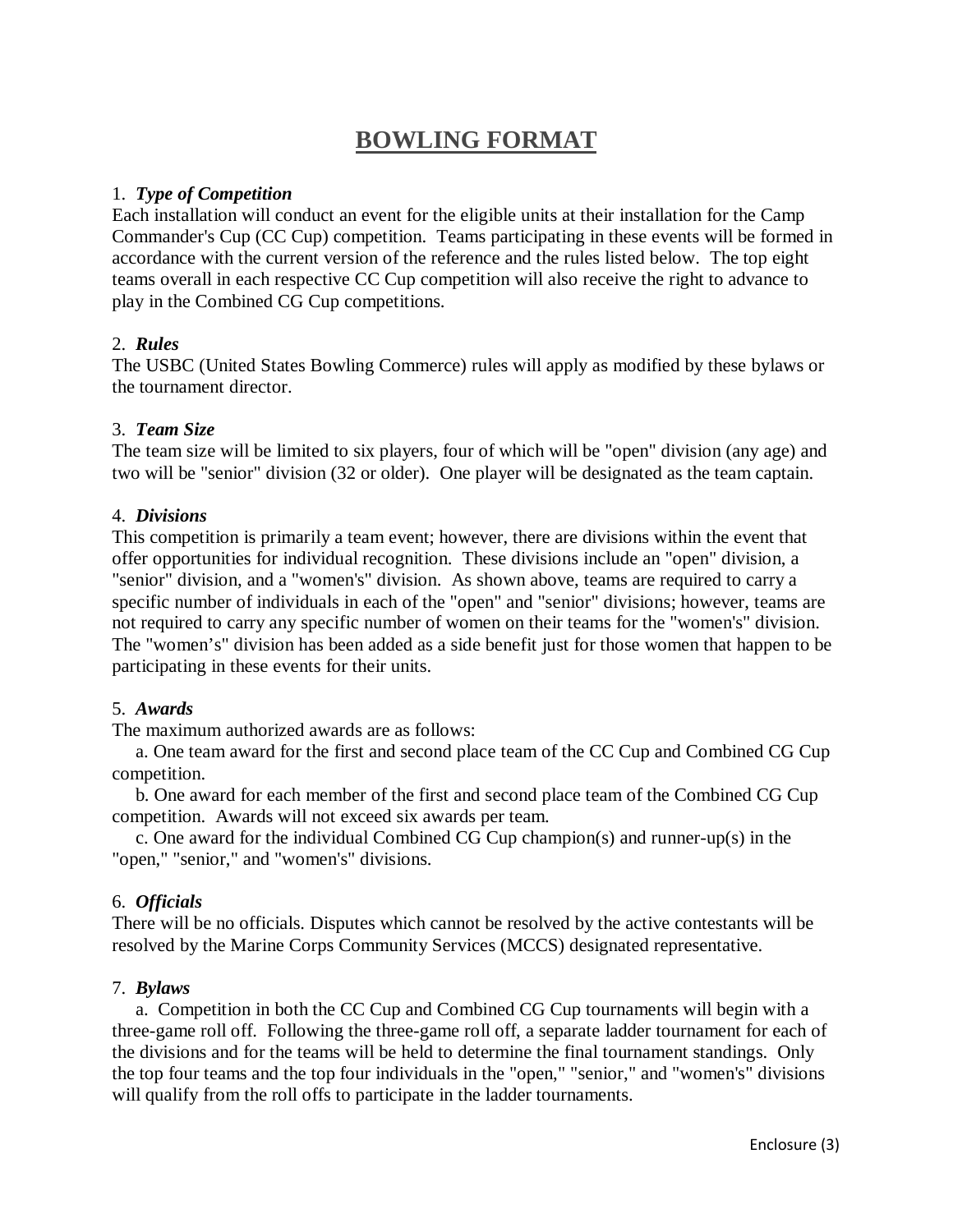## **BOWLING FORMAT (cont)**

 b. Teams will be assigned to a pair of lanes by the tournament director before the start of the tournament. If the teams are required to be broken up because of time restraints it is recommended that "open", "senior" and "women" division bowlers only be assigned two lanes and only bowl against individuals from the same divisions. If team members bowl at different times, the senior " division and "women's" division three-game roll offs will be conducted prior to the "open" division roll offs. Upon completion of each game, all players will sign and verify the score sheet as being correct before submitting it to the tournament official. All players will move over a set of lanes after each game.

c. A player is restricted to playing in only one division.

d. Roll off standing will be determined as follows:

 (1) In team competition, a team's final score will be determined by totaling the scores from all games bowled by all members of a particular team. The four teams with the best scores from this process will qualify for the ladder tournament. All ties involved in seeding for the ladder tournament, will be broken by taking the scores from the three-game roll offs as follows:

(a) Highest two-game team total.

(b) Highest one-game team total.

(c) Coin flip.

 (2) In the individual division competitions, the four individuals with the best three-game totals will qualify for the individual ladder tournament in the "open," "senior," and "women's" divisions. All ties involved in seeding for the ladder tournaments will be broken by taking the scores from the three-game roll offs as follows:

(a) Highest two-game total.

(b) Highest one-game total.

(c) Coin flip.

e. The ladder tournaments will begin with the fourth seeded team/individual bowling the third seeded team/individual. The winner from this match then bowls the second seeded team/individual. This process continues until the first place team/individual is determined (i.e., fourth bowls third, winner bowls second, winner bowls first, and the winner is the champion). f. In the team ladder competition, all six team members will bowl for their team and all scores will count toward the final team score. The winner of each ladder match will be the team with the best total team score.

g. During a ladder tournament, should a match end in a tie, an additional frame will be bowled by the teams and individuals involved. This frame will be bowled on the lanes where the competitors bowled the final frame of the last game and it will be scored like a tenth frame. If the tie remains unbroken, the teams or individuals involved will alternate lanes for each additional complete frame needed to break the tie.

h. The individual ladder tournaments will be conducted before the team ladder tournament.

i. All scores will be scratch (no handicap).

j. Failure of a team member to show up and bowl their scheduled games will result in the following action:

 (1) Players who fail to show up and bowl in at least their initial games will forfeit out of the tournament. The teams with players who fail to show up and bowl in at least their initial games will also forfeit out of the tournament. The individual team members of a team forfeiting out of a tournament will also be unable to continue to play in the tournament for the individual awards.